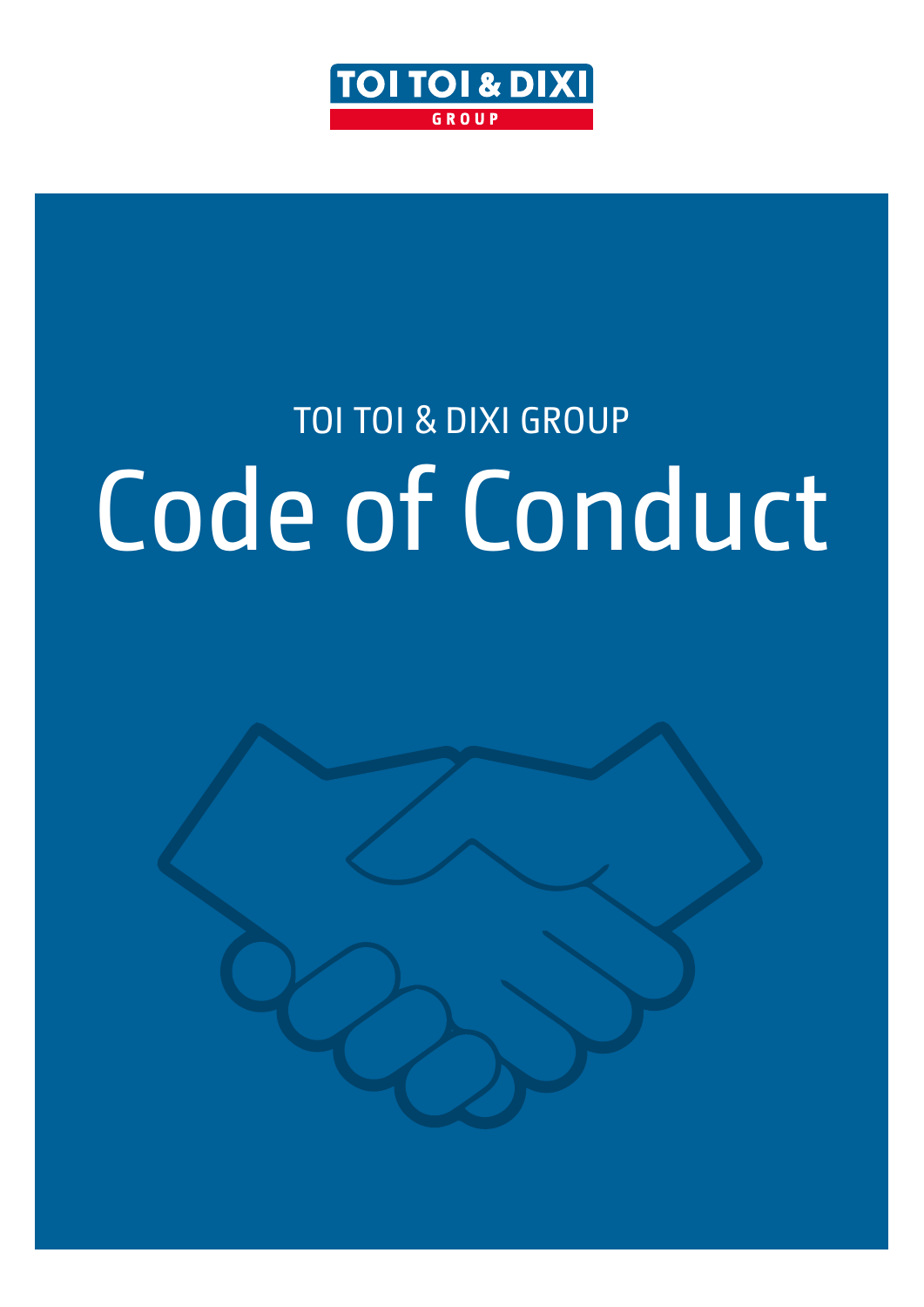

# **It's all about people – it's all about us.**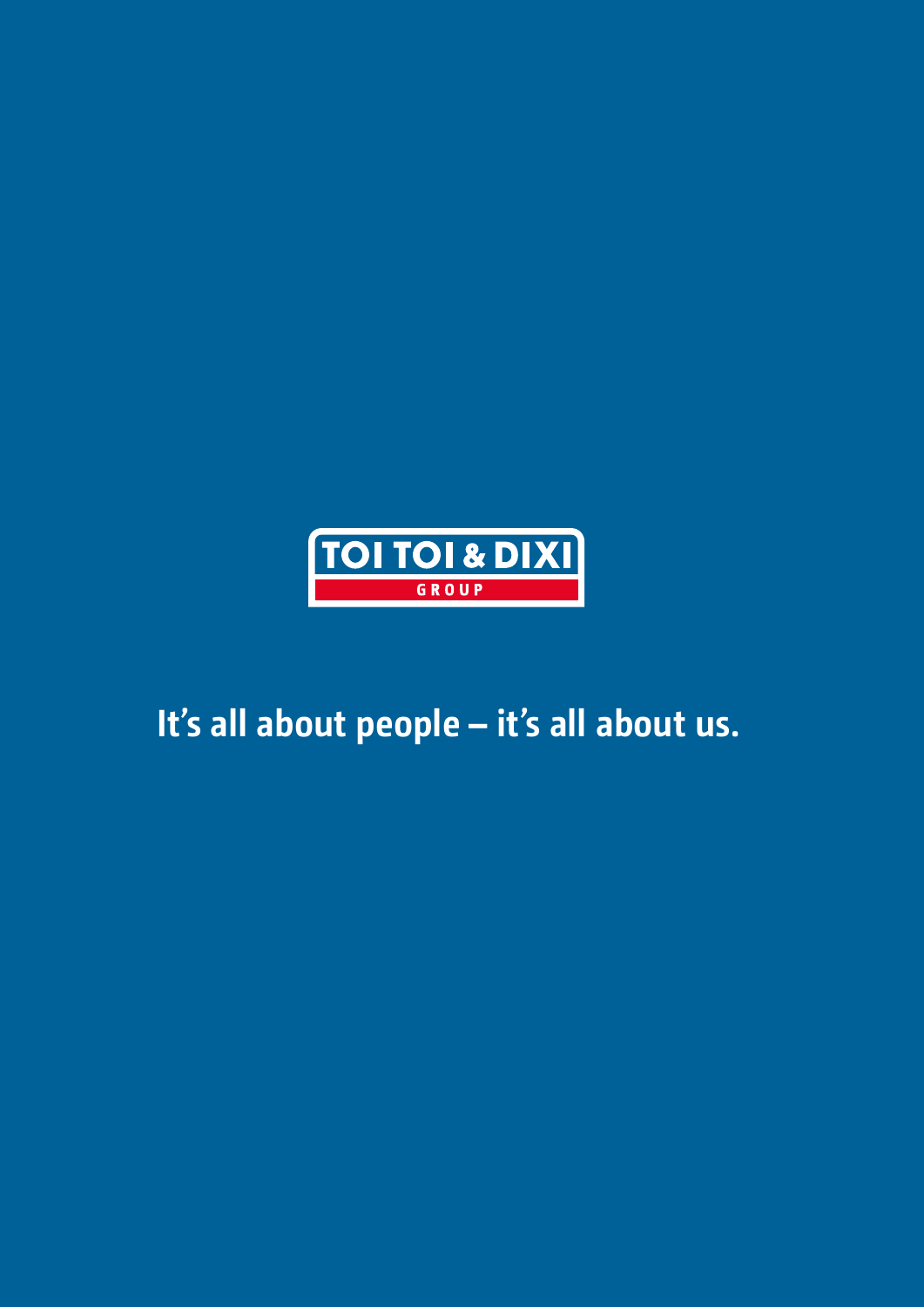### **Outline**

Letter from the Management Team Code of Conduct

- **I.** We adhere to the law and are fair and respectful in our interactions with our customers, competitors and other business partners
- **II.** We treat each other with respect in the workplace
- **III.** Environmental protection, health and safety, and security
- **IV.** Our responsibility towards the company and our business partners
- **V.** Prohibition of bribery and corruption
- **VI.** Fair competition
- **VII.** We separate personal interests from business interests
- **VIII.** Address matters openly
- **IX.** Contact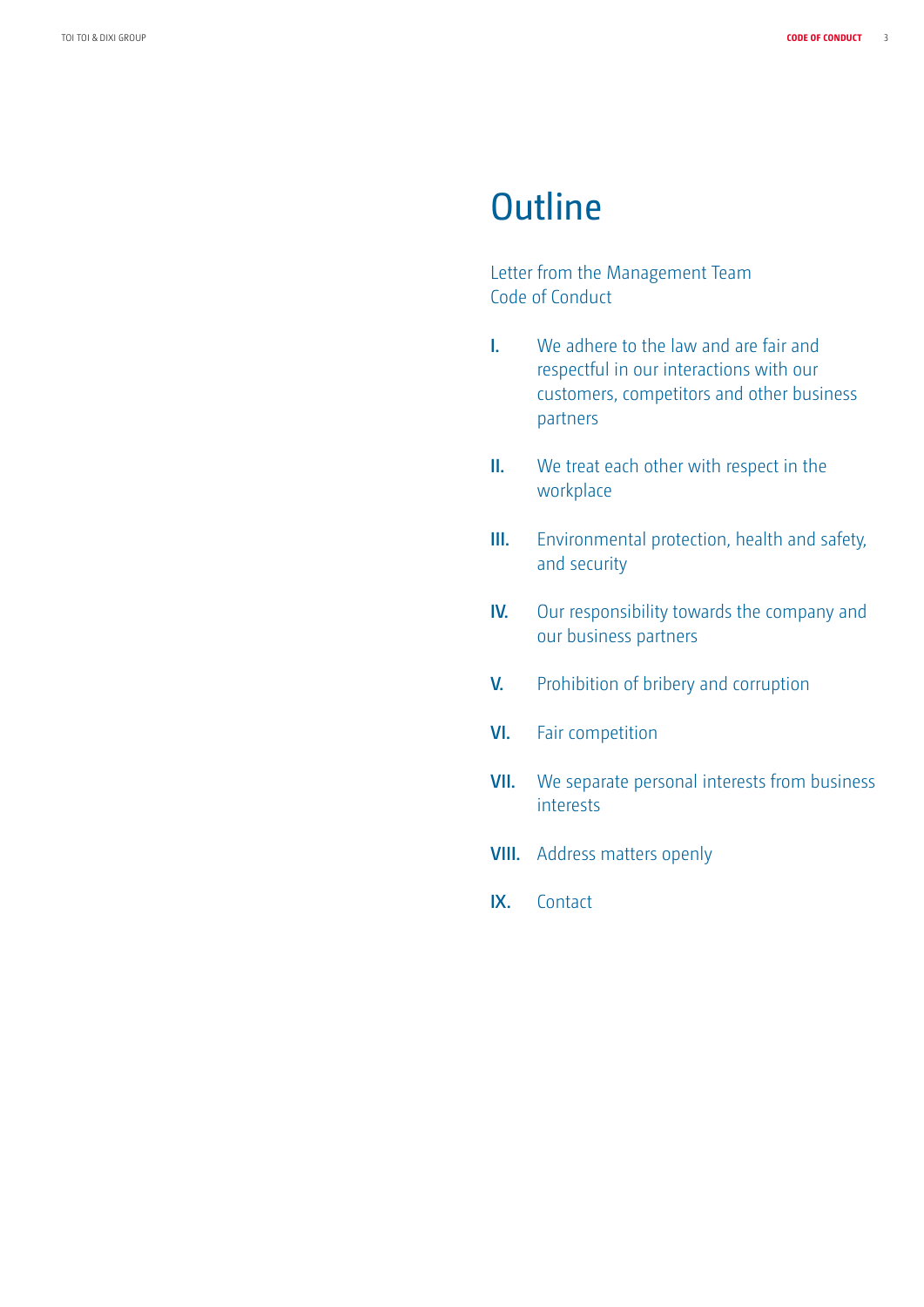# Letter from the Management Team

Our Group never ceases to develop further. Growth and change are a dynamic process that creates challenges each and every day.

In order to achieve and safeguard continuous, sustainable growth and sustainable success, clear corporate goals and bindingly valid regulations are of prime importance. For this reason, we have decided to define clear rules and to document them in this Code of Conduct. The rules and regulations contained in this Code of Conduct help us to be fair and responsible in how we interact with colleagues, customers, the company, and the environment. They also assist us in detecting potential violations at an early stage and avoiding them from the outset.

This is all the more essential given that we attend to the fundamental needs of our customers in our day-to-day work. To ensure that we meet the highest demands – of our customers and our own – it is absolutely vital that we offer our customers outstanding, secure service, are reliable and trusting in how we interact and act in compliance with every law and internal regulation. Only through impeccable behaviour can we win and maintain the trust of our customers and business partners.

To this end, everyone throughout the Group is called upon to read this Code of Conduct attentively and to firmly entrench it in our daily work and actions.

Your Management Team,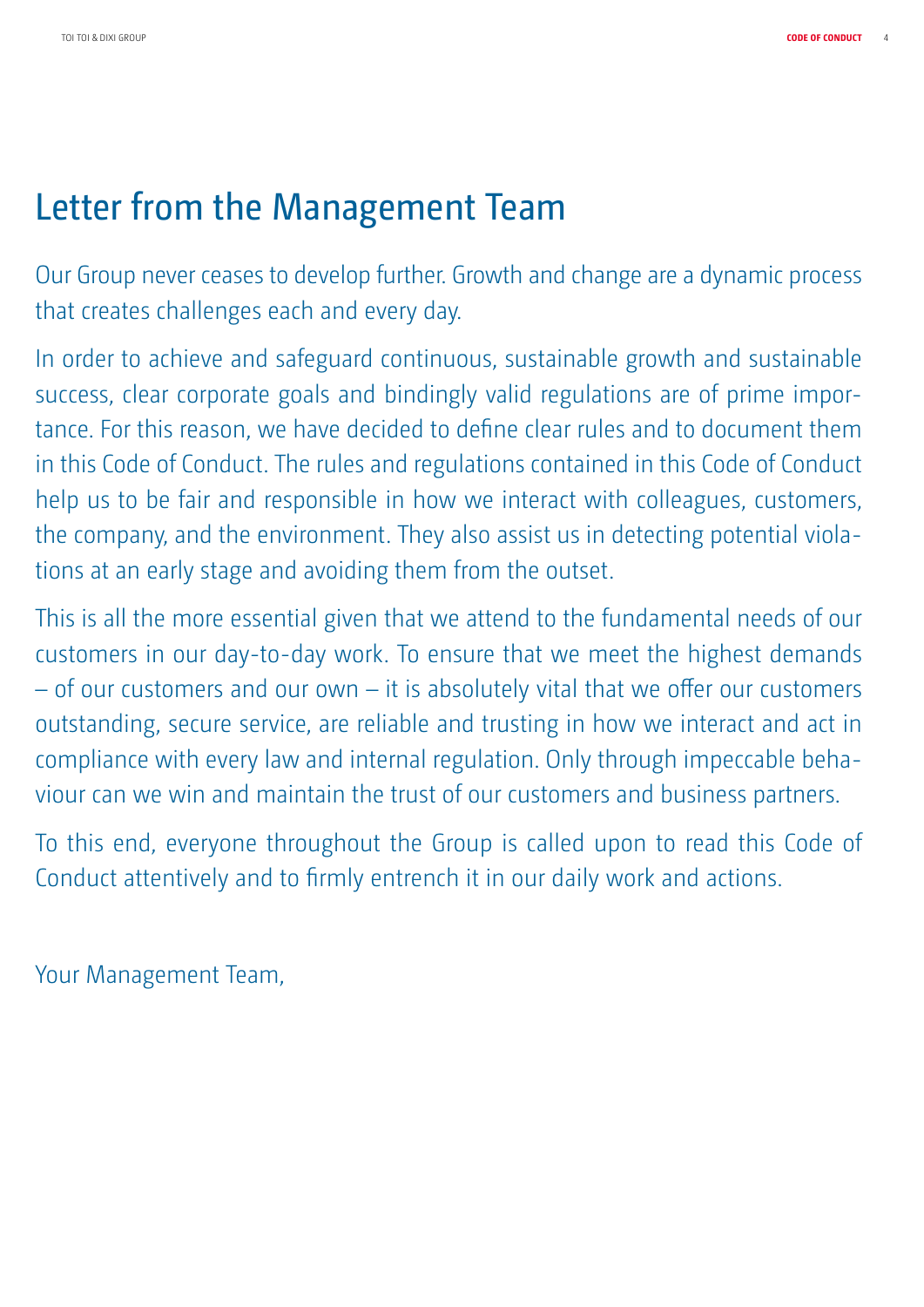

Max Teichner Chief Executive Officer

Frank Feuerstacke Chief Operating Officer

Torsten Jagdt Chief Financial Officer Dr. Holger Wirtz Chief Technology Officer

Ratingen, July 2022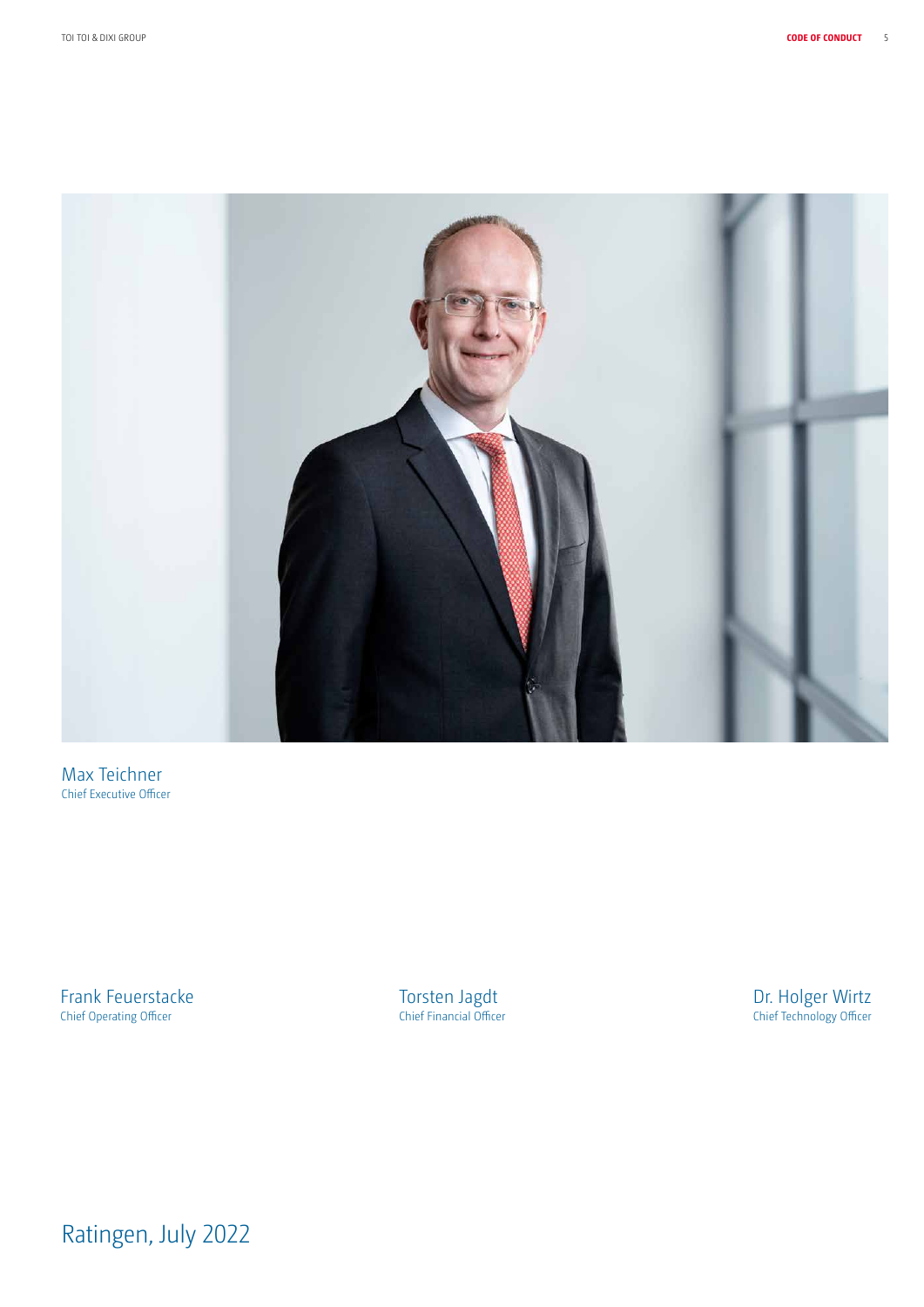### **Code of Conduct**

This Code of Conduct applies to TOI TOI & DIXI Group GmbH and its affiliated companies at home and abroad (collectively, the "TOI TOI & DIXI Group").

It serves as a uniform guideline for business activities conducted by the Management Team, the executives, and the employees of the TOI TOI & DIXI Group (collectively referred to as the "employees").

Should legal stipulations or regulations deviating from those in the Code of Conduct apply in specific countries where members of the TOI TOI & DIXI Group operate, the more stringent provisions must be ob-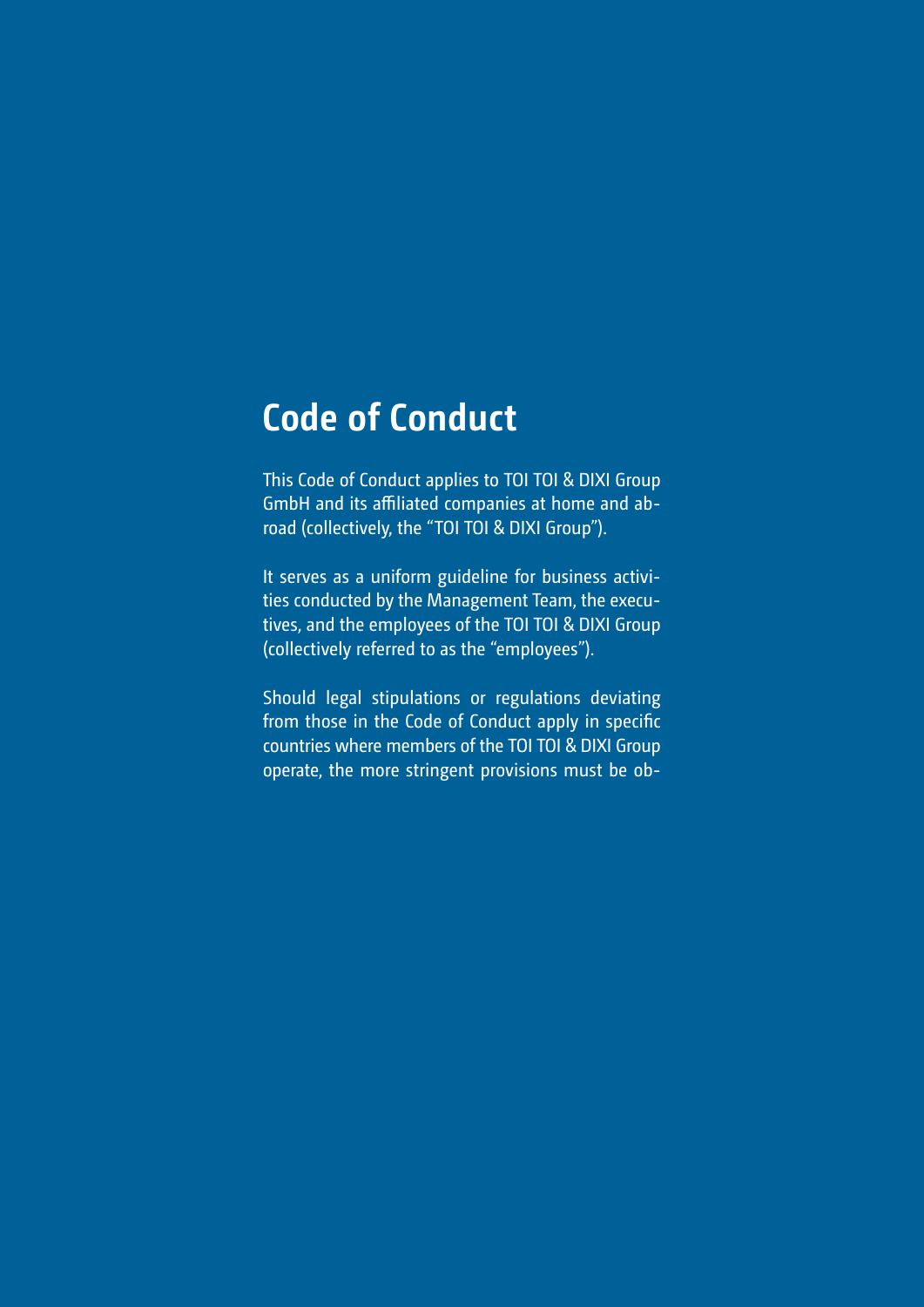

# I.

### We adhere to the law and are fair and respectful in our interactions with our customers, our competitors, and other business partners

We take it for granted that we adhere to all applicable laws, legal provisions, and internal rules and regulations.

We are aware that violations can result in high fines and penalties, criminal prosecution, exclusion from public or private tendering, claims for compensation, and loss of our reputation.

Every employee participating in the conclusion and execution of contracts with government agencies must understand and comply with local laws and regulations governing such contracts and must seek legal advice in the event of doubt. Local management is responsible for ensuring this.

**Acting with fairness and respect** in all interactions with customers, competitors, and other business partners is of great importance to us. Therefore, we treat our business partners and other business contacts in the same way that we ourselves would like to be treated.

#### **Q: Is potential damage to the company's reputation really all that bad?**

**A:** Absolutely! A few years ago, a well-known German newspaper ran an article titled: "DIXI toilet leak: Merianplatz Station shut down." Even though one of our competitors was responsible for the underground station having to be shut down for hours, TOI TOI and DIXI had to combat the effects of the incident. A lawyer had to be engaged and a counterstatement drafted. The newspaper did withdraw this incorrect claim, but readers are slow to forget even inaccurate negative headlines.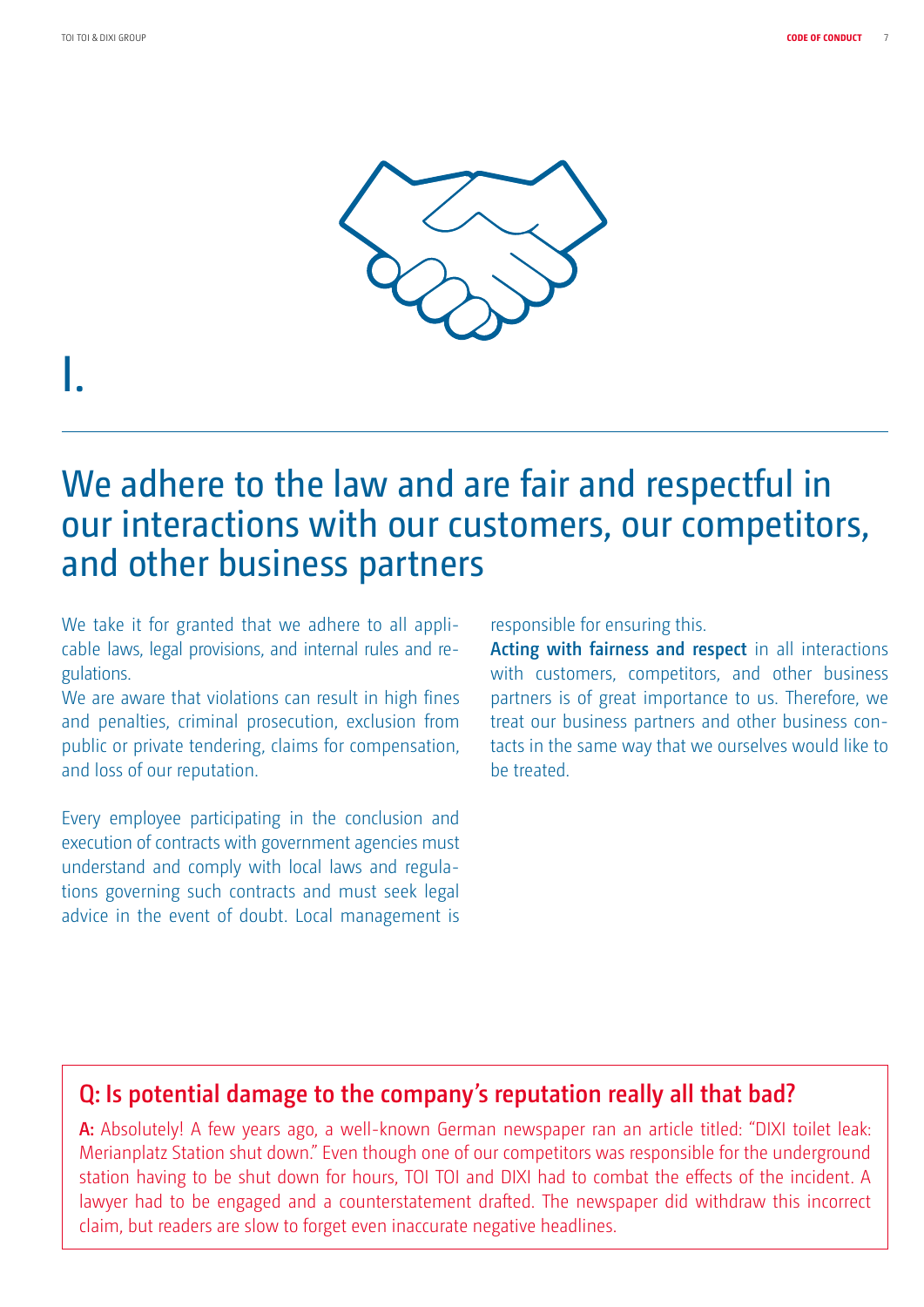

# II.

# We treat each other with respect in the workplace

We are also loyal and fair in our interactions with each other. Discrimination and harassment have no place in our organization. Examples of conduct that we categorically reject include bullying, unsolicited sexual advances, verbal abuse, intimidation, and offensive behavior such as violence or the threat of vi-

#### olence.

**Any form of discrimination is prohibited.** No one may be discriminated against or harassed, e.g. on the basis of their age, skin color, origin, religion or political convictions, gender or sexual orientation or any other circumstances deserving protection.

If you witness such conduct, please speak up. Have the courage to address the perpetrator, a superior or your contact in Human Resources. Other contacts you can turn to at any time can be found in Chapter VIII.

#### **Q: What does discrimination mean exactly?**

**A:** Discrimination is when people with an actual or presumed affiliation with a certain group or minority are treated differently than others.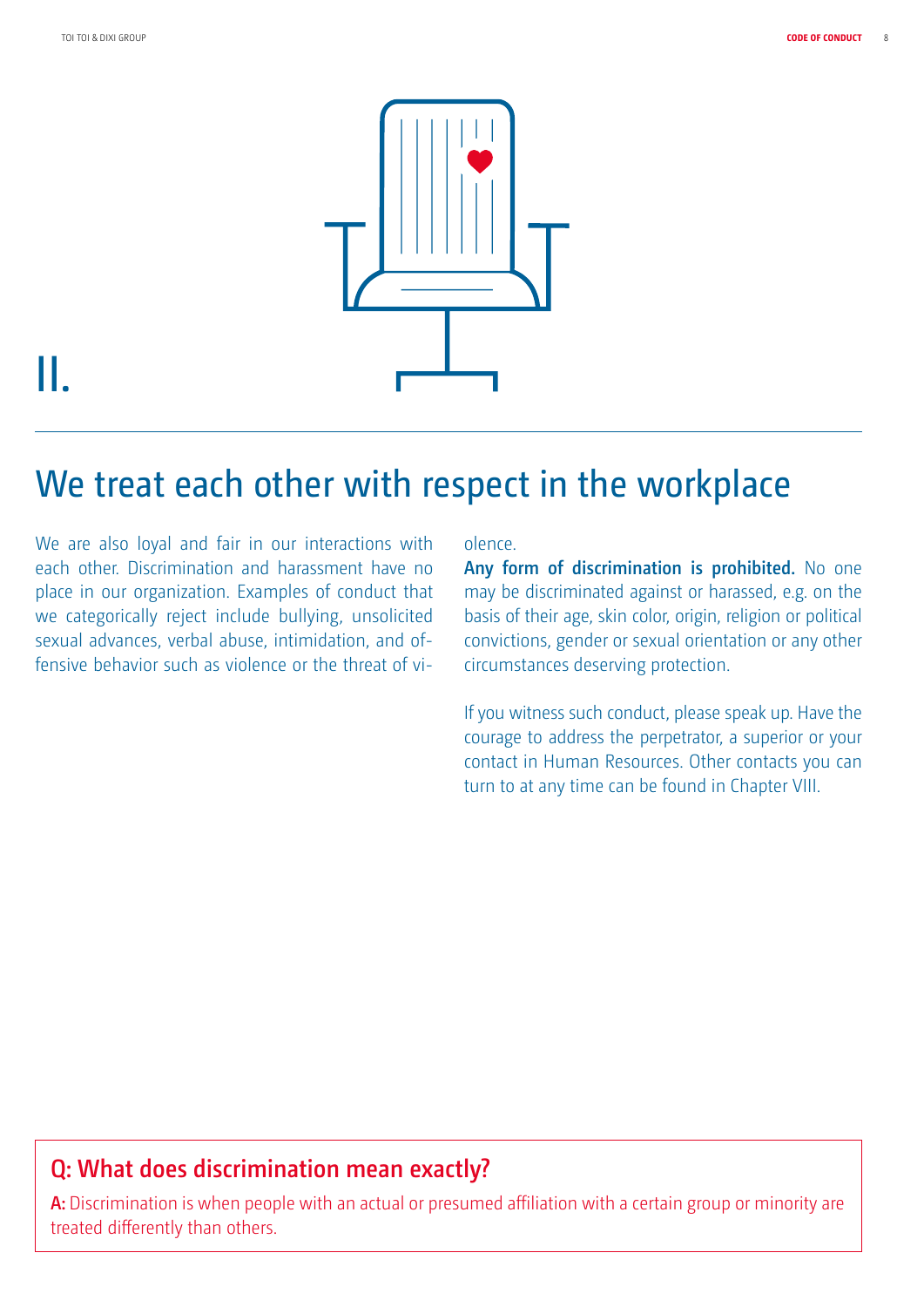

# III.

# Environmental protection, health, safety, and security

Workplace safety and the the safety and security of our products and services are of paramount importance.

Each employee shares responsibility for protecting individuals and the environment in their workplace in order to safeguard these rights. You are required to adhere to the law, regulations, and internal policies governing environmental protection as well as plant and occupational safety, and also work to ensure that your colleagues comply with them.

Be careful and make sure that you do not endanger your health or the health of others. **Accidents must be avoided and prevented at all costs** and the applicable road traffic regulations, and all safety and security regulations must be strictly observed. Environmental impacts must be kept to a minimum and must never exceed the legally permissible limits.

#### **Q: What must I do in the event of a car accident?**

**A:** At the scene of the accident, immediately put on your safety vest, set up the warning triangle, and retrieve your first-aid kit and potentially a fire extinguisher. In the event that someone is injured, notify the emergency rescue services as quickly as possible.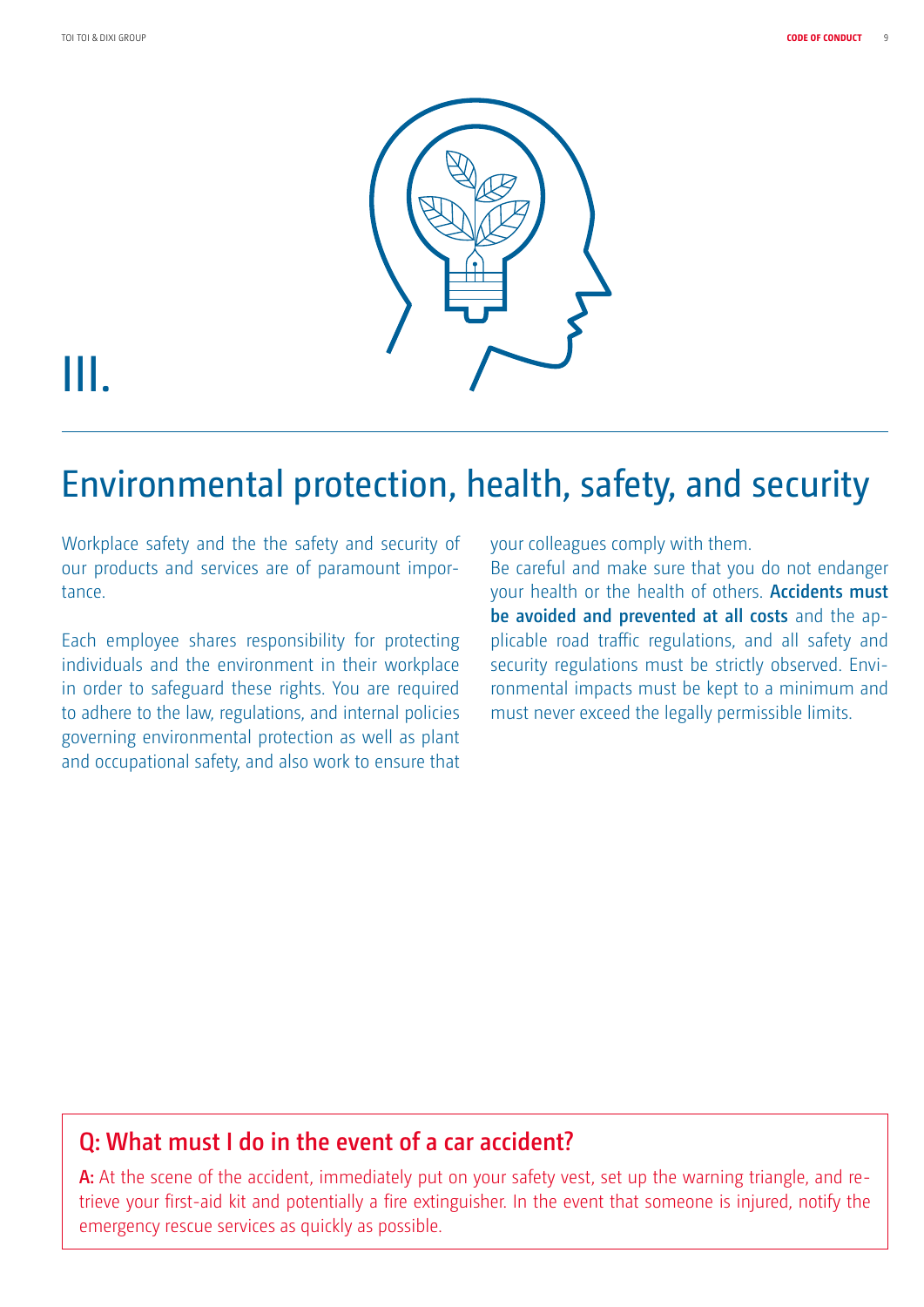

# IV.

### Our responsibility towards the company and our business partners

We handle company property with care and protect it from loss or damage.

We regard company property not only as things like equipment provided (vehicles, office supplies, IT equipment, etc.), but also confidential information in the possession of the company, such as business and trade secrets, employee and customer data.

Confidential information must also be treated confidentially. **Anyone using confidential information for their own benefit or disclosing such information to third parties without the authorization to do so is guilty of committing a criminal act.** 

#### **Q: What must be considered business or trade secrets?**

**A:** "Business secrets" refers to commercial business interactions (e.g. customer and order data, business correspondence, contractual documents, company balance sheets, invoices from suppliers, calculation documents, sources, terms and conditions, market strategies), while "trade secrets" refers to technical operations (e.g. construction drawings, process flows).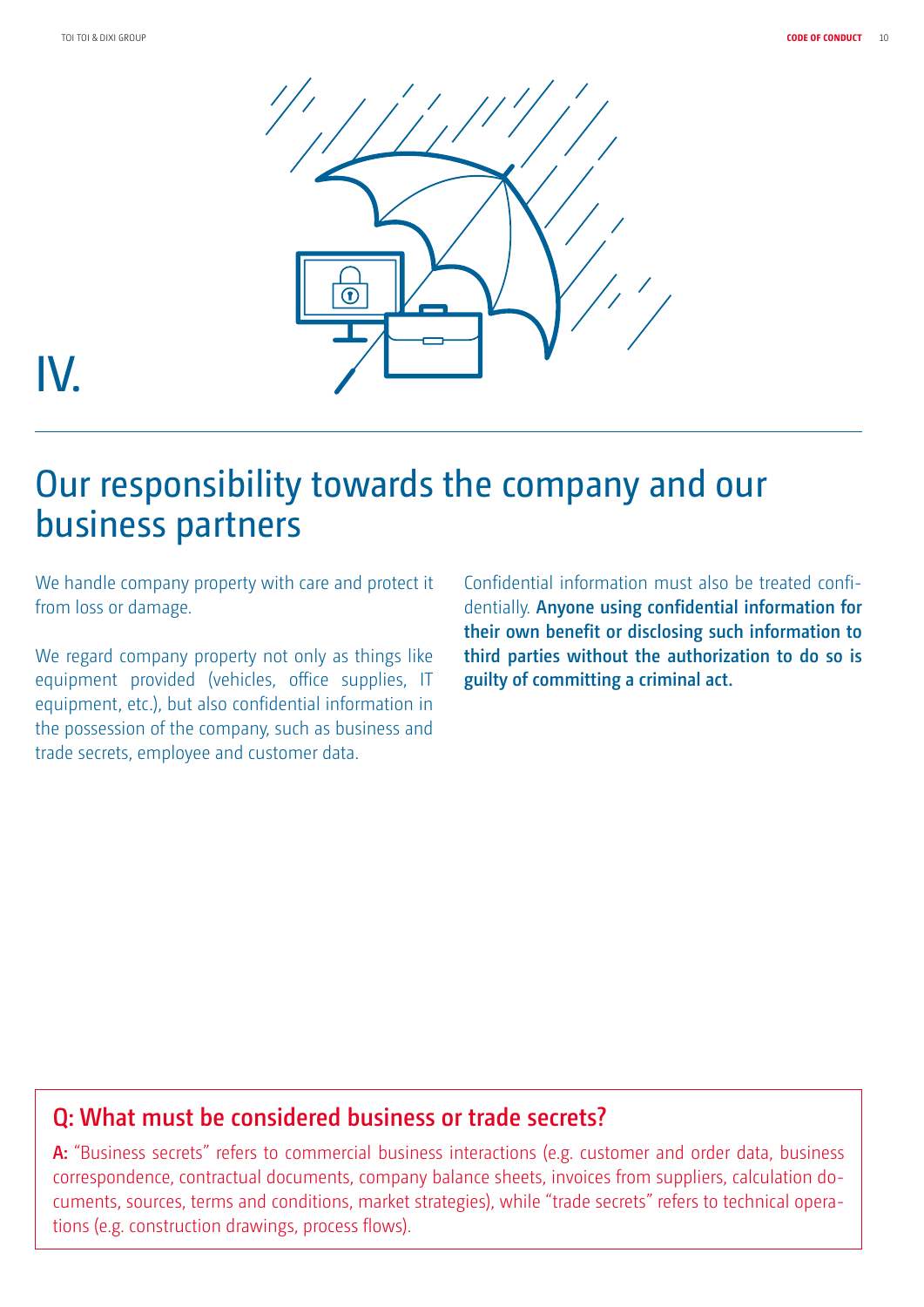Our customers, employees and other affected persons expect us to display diligence and to comply with the applicable laws when handling the information and personal data that they provide to us. For this reason, **we collect and process personal data only in instances when this is necessary in order to fulfil defined and lawful purposes.**

We undertake technical and organizational measures to help ensure data security and processing. Each and every employee must observe the data protection regulations relevant to his area of activity with the necessary care.

We maintain secrecy in respect of confidential information pertaining to the company, our customers, employees, and our other business partners. This duty to observe secrecy especially and equally applies in the private sphere.

#### **Q: I'm not sure I understand what "personal data" means. Can you explain this term in more detail?**

**A:** Personal data is personal information concerning an individual who is mentioned by name or easily identified. This data includes e.g. names, addresses, phone numbers, e-mail addresses, dates of birth, bank details, salaries, appraisals, or personnel numbers.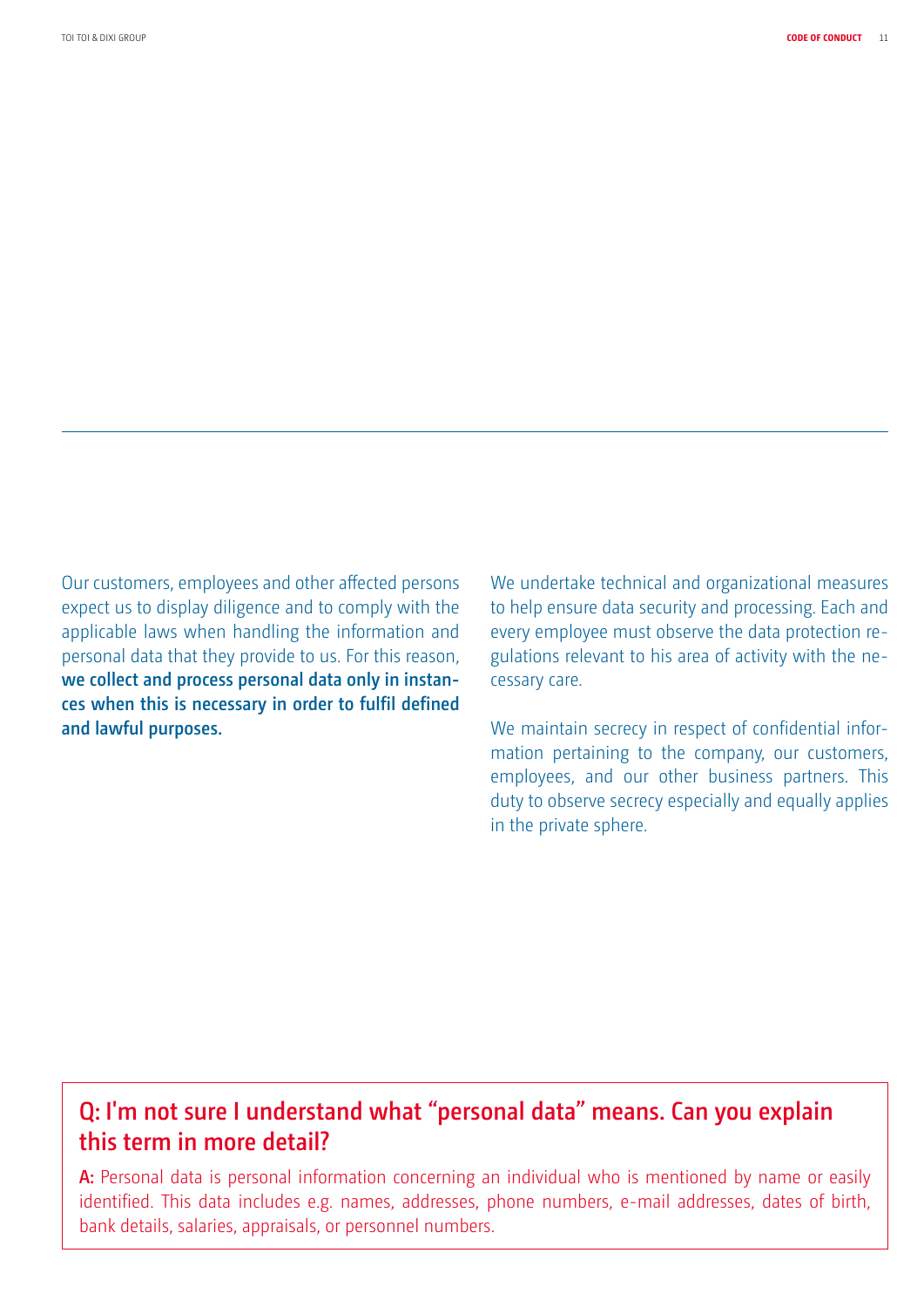

# V.

### Prohibition of bribery and corruption

We do not tolerate any types of corruption and use transparent processes to avoid even raising the impression that we engage in corrupt behavior.

**Directly or indirectly offering or granting unlawful benefits (bribes) and requesting or accepting such benefits is strictly prohibited in any shape or form.**  We expect our employees not to accept or offer any bribes or slush money or any other unlawful benefits or to engage – directly or through third parties – in corrupt business transactions or actions.

This prohibition applies to all contact with public agencies, agency employees, or any other public servants (bribery of public officers) as well as to business connections with companies or individuals in the private sector (bribery in business interactions) at home or abroad.

Anyone violating this prohibition is engaging in a criminal act. The taking or giving of bribes is a criminal offence and will result in dismissal.

#### **Q: What does corruption actually entail?**

**A:** Corruption is the same thing as giving/taking bribes and entails an abuse of power for personal gain. As an example, an employee of a city waste management company is guilty of abusing his power if he only allows a driver to empty a vehicle in return for an unjustified, additional payment.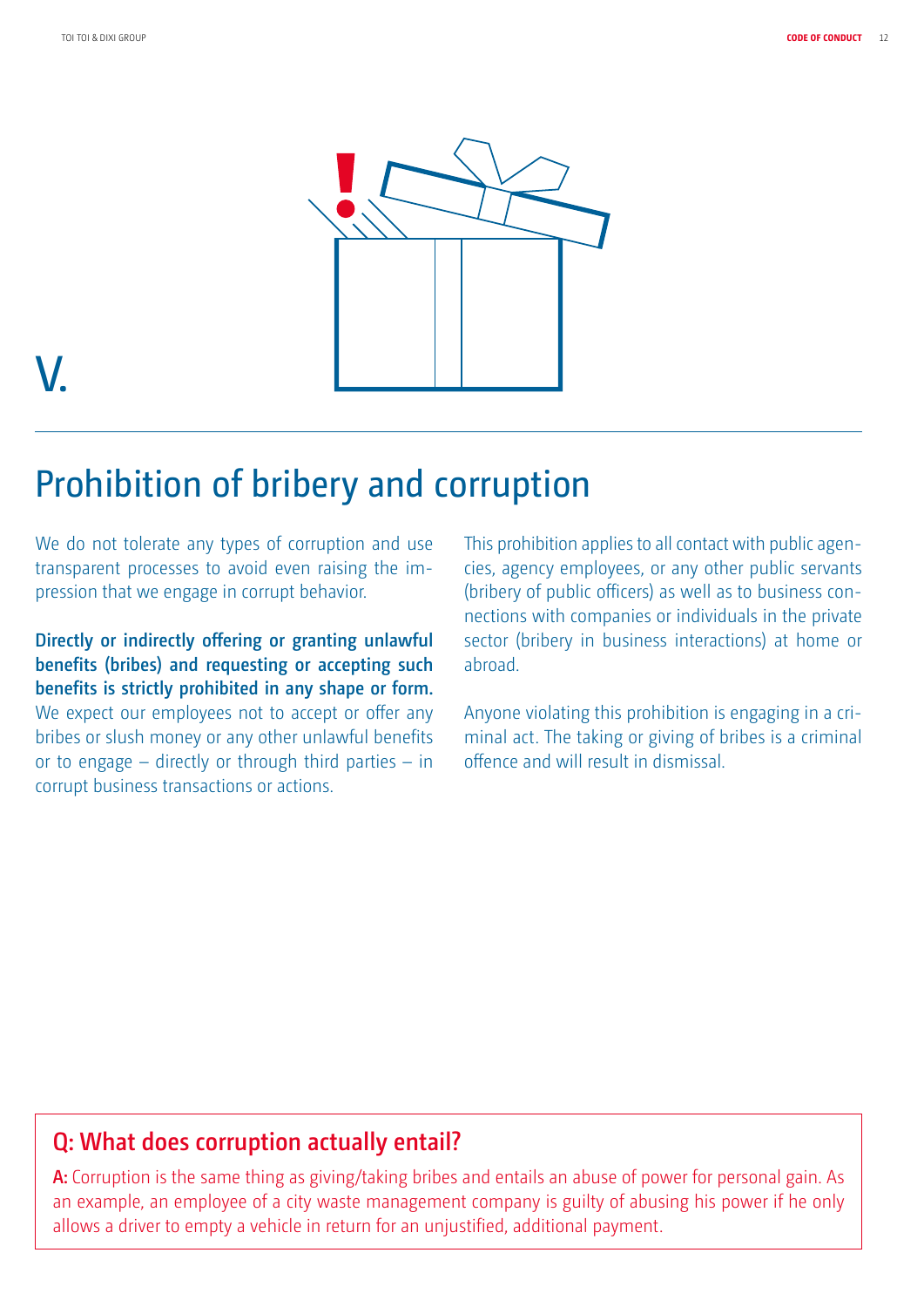Even the mere appearance of impropriety or inappropriateness must be avoided. For this reason, no offers, promises, gratuities, invitations, or gifts may be made if they could be interpreted as an attempt to influence or bribe a public official or business partner.

Exceptions to this are customary occasional gifts of low value (e.g. giveaways or promotional gifts) as well as meal invitations and invitations to events to an appropriate degree.

**Public officials may not be given or made any offers, gratuities, invitations, or gifts without the prior written consent of the TOI TOI & DIXI Group Compliance Manager.**

Further information can be found in the "Policy for Handling Gifts and Entertainment".

#### **Q: Who should be considered a public official?**

**A:** Public officials carry out duties at a public authority and are thus public servants (e.g. police officers, customs and excise officers, tax collectors), judges, ministers, and public authority employees.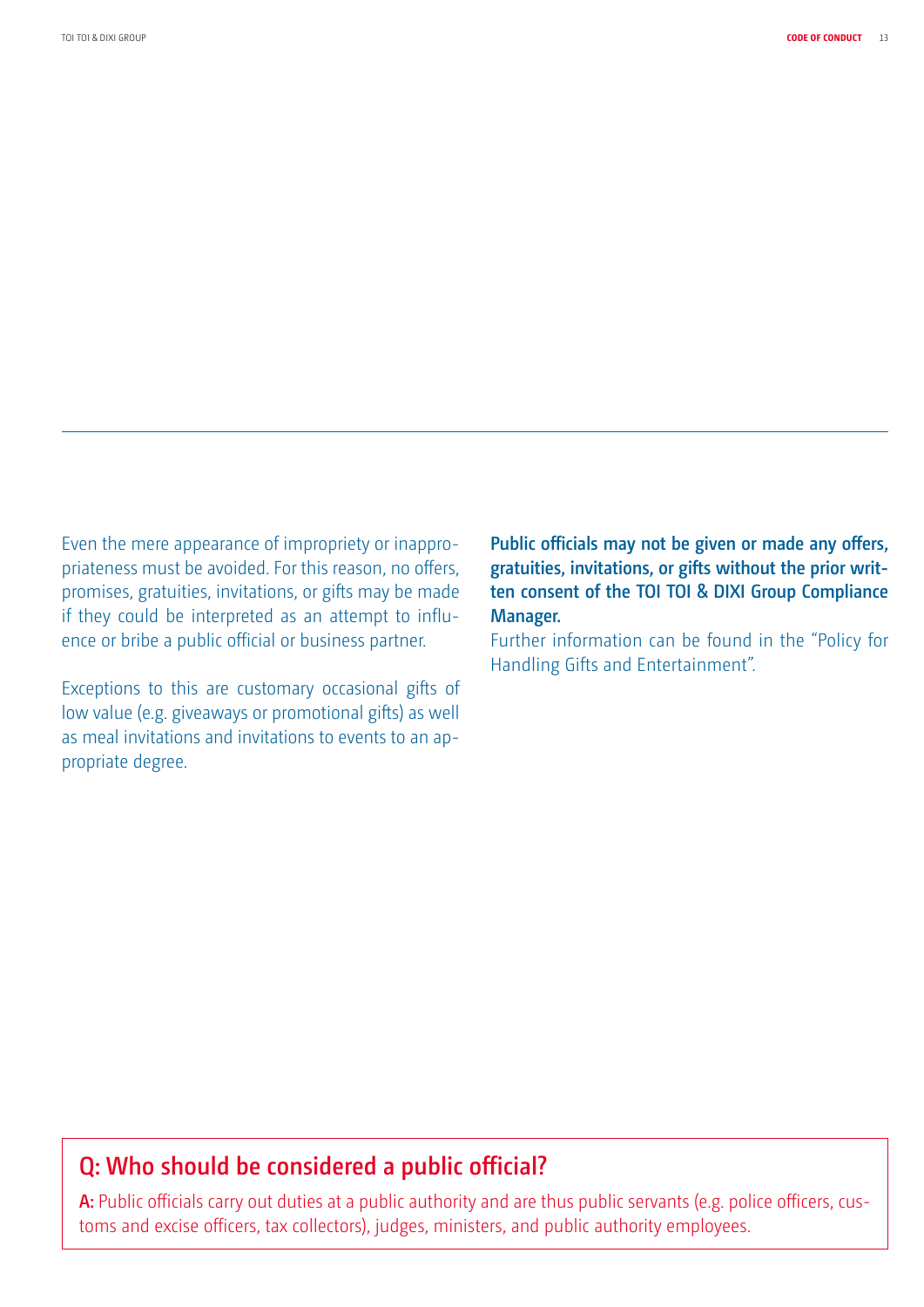

# VI.

# Fair competition

We are committed to fair competition free of any influence. As the market leader, we stand out for our quality and performance and **do not tolerate any form of unlawful activity that restricts competition, e.g. price-fixing and market sharing with competitors or suppliers, the abuse of a dominant market position, or any unlawful sharing of information among competitors.** 

Competition law is a highly complex subject. Moreover, any infringements of competition and anti-trust law incur huge fines and penalties and sometimes even lead to criminal prosecution in some countries.

Local management is responsible for complying with local competition and antitrust laws. When in doubt, consult with the TOI TOI & DIXI Group Compliance Manager and/or seek external legal advice.

Further information can be found under "Policy on competition and antitrust laws".

#### **Q: A friend of mine works for a competitor. He is constantly trying to get me to talk with him about our pricing. Am I allowed to discuss this with him?**

**A:** Even simply sharing pricing information can be seen as an attempt to fix prices and is against the law.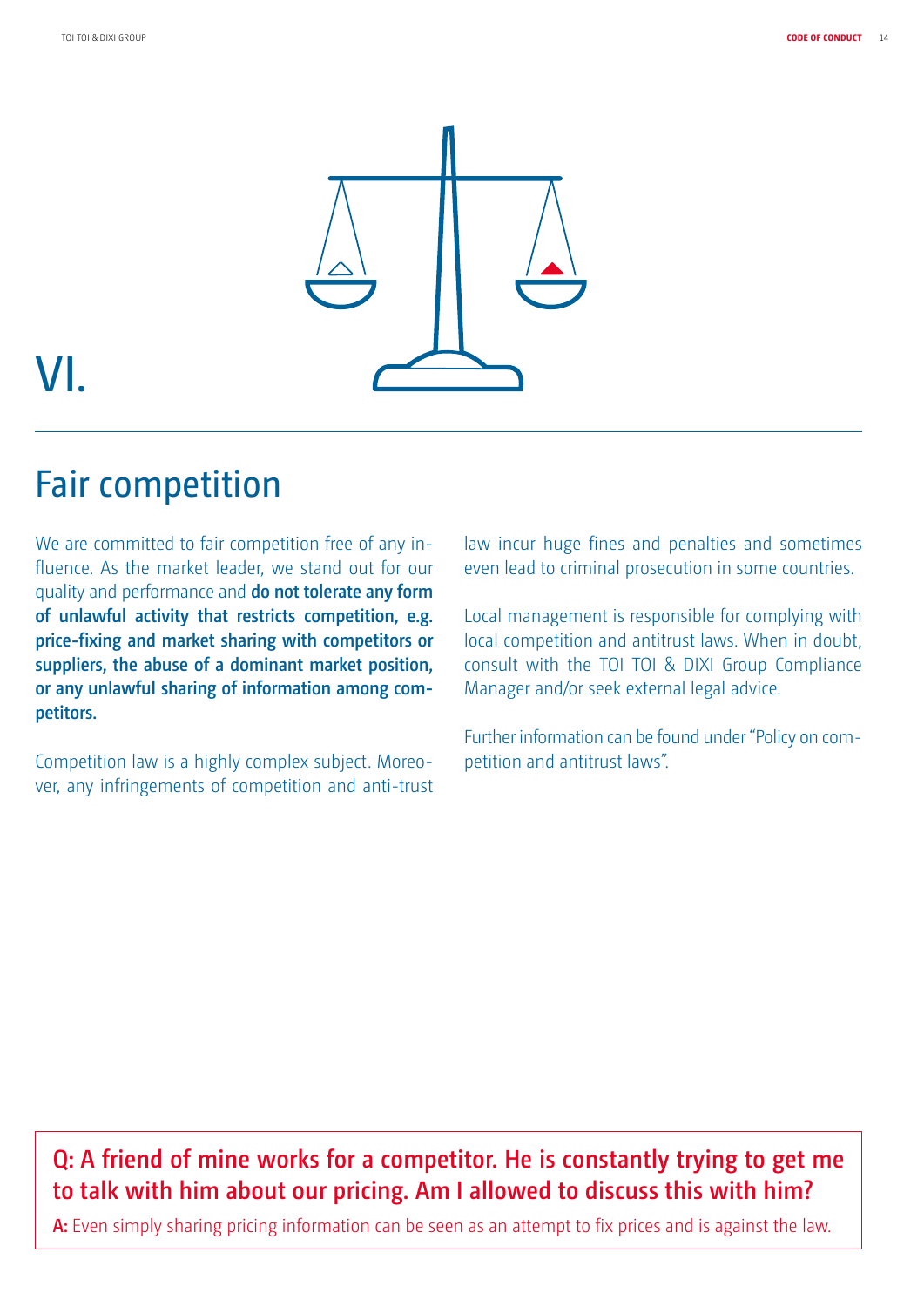

# VII.

### We separate personal interests from business interests

We expect our employees to show loyalty to the company. Our business success benefits all employees. However, business success can only be achieved if all employees act in the company's interest and do not allow their personal interests to take precedence over company interests.

For this reason, we urge our employees to avoid engaging in any situations where personal interests – even the appearance of such – come into conflict with the interests of the TOI TOI & DIXI Group. **Business decisions must not be guided by personal interests or relationships.**  Business relationships may only be initiated or maintained based on objective criteria.

Not every conflict of interest is an issue. We want business decisions to be made objectively and fairly. This requires dealing with potential conflicts of interest transparently and such conflicts being reported. This also concerns existing potential conflicts of interest. Contact your direct superior if any such issues arise. Other contacts you can turn to at any time can be found in Chapter VIII.

#### **Q: How can conflicts of interest arise?**

**A:** Examples of conflict of interest include 1. side jobs, 2. participation in competing companies, business partners, or other companies, 3. business with and/or (staffing) decisions pertaining to family members or other related people.

#### **Q: Who is a family member or other related person?**

**A:** Examples include 1. spouses, 2. partners, 3. parents, in-laws, stepparents, 4. children, children in law, stepchildren, 5. brothers and sisters, half brothers and half sisters, stepbrothers and stepsisters, 6. friends, close acquaintances, acquaintances, 7. individuals with whom a close personal or economic relationship exists.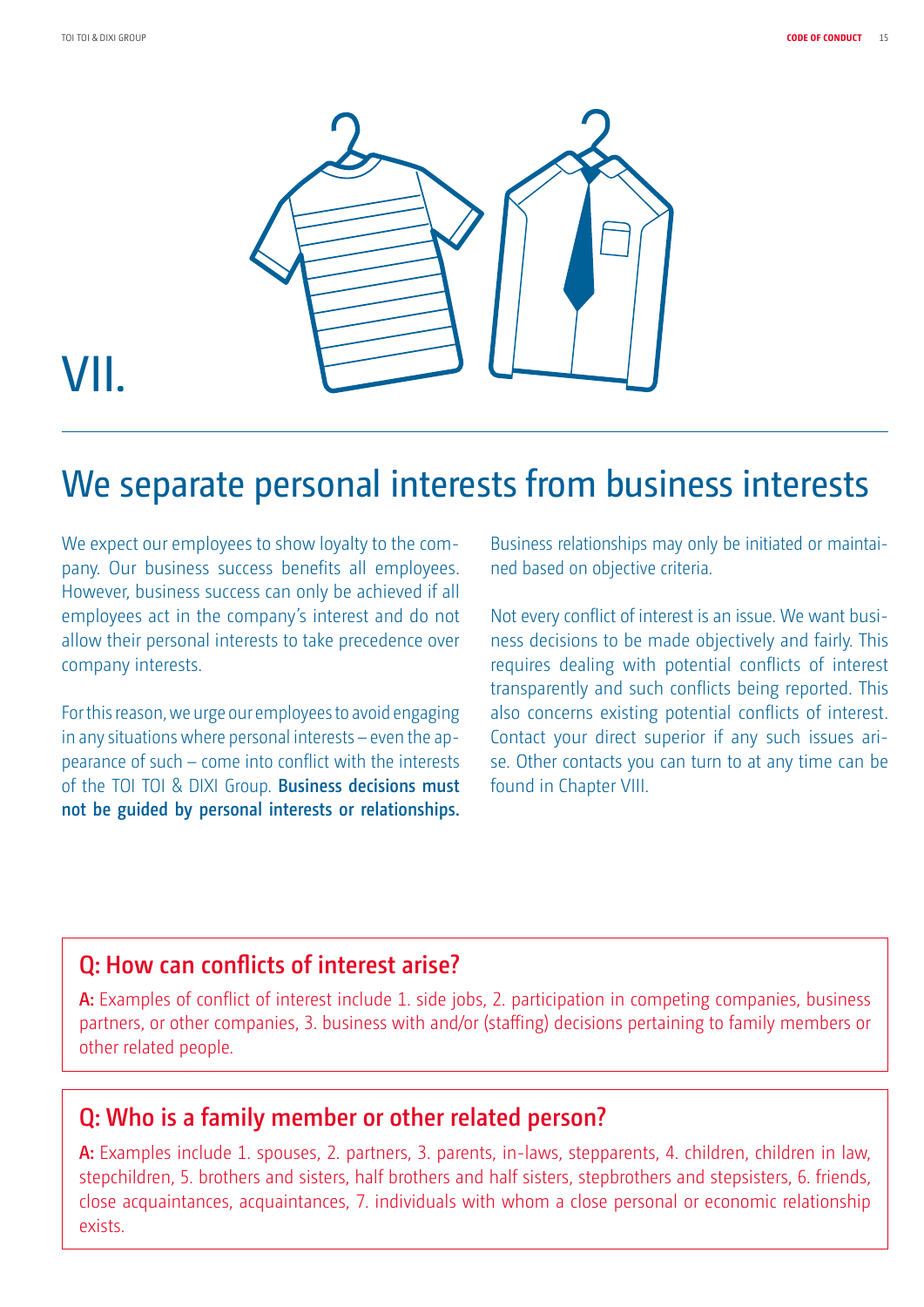

# VIII.

### Address matters openly

If you feel that something is not going as it should in your work environment, please say something. Mistakes happen. When they happen, it is your job to help improve the situation.

#### **It is your duty to report any actions or conduct that you believe to be in violation of this Code of Conduct, internal policies, legal provisions, or the law.**

Employees acting honestly and with the best of intentions when highlighting improper conduct must not fear any negative consequences, even if their tip is not borne out. However, intentionally false accusations are strictly forbidden and will have consequences for the person raising them.

Reports may also be provided anonymously. All incoming leads will be treated confidentially and with due diligence. Every tip will be pursued and, where necessary, appropriate steps will be taken. If requested, we will provide you with feedback on your report.

Any violation of the rules and regulations, internal policies, or the law that are described in this Code of Conduct can have grave consequences for the company and its employees. Help us prevent or uncover violations.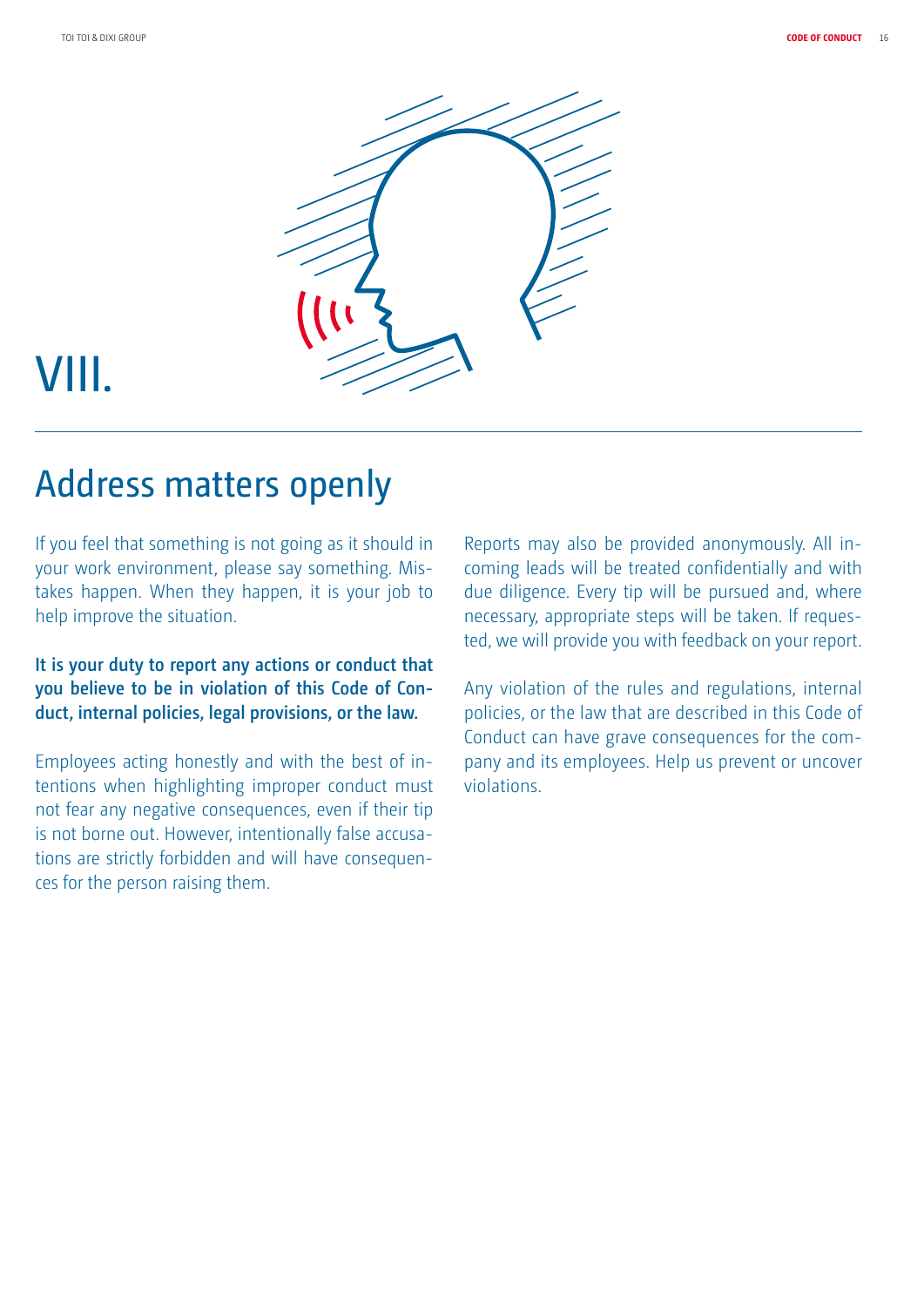There are various channels to raise your concerns:

#### **You can contact:**

- Your superior or head of department
- Your contact in Human Resources
- Your local contact in charge of compliance
- The TOI TOI & DIXI Group Compliance Manager
- Our external Let us know! Whistleblowing System, which can be reached online or by phone around the clock:

#### **For online submissions:**

https://www.bkms-system.net/ttd/let-us-know

**Compliance Helpline: Europe** +49 2102 9538001 **USA** +1 404 8239020 **Asia** +852 800931713

When using the Let us know! Whistleblowing System, you have the option of submitting your concerns completely anonymously if you so wish.

#### **Q: I am afraid of suffering negative consequences. How can I submit my tip anonymously?**

**A:** Options include using a fictitious e-mail address to contact **compliance@toitoidixi.com**. You can also use our external Let us know! Whistleblowing System by calling the helpline or using the online submis-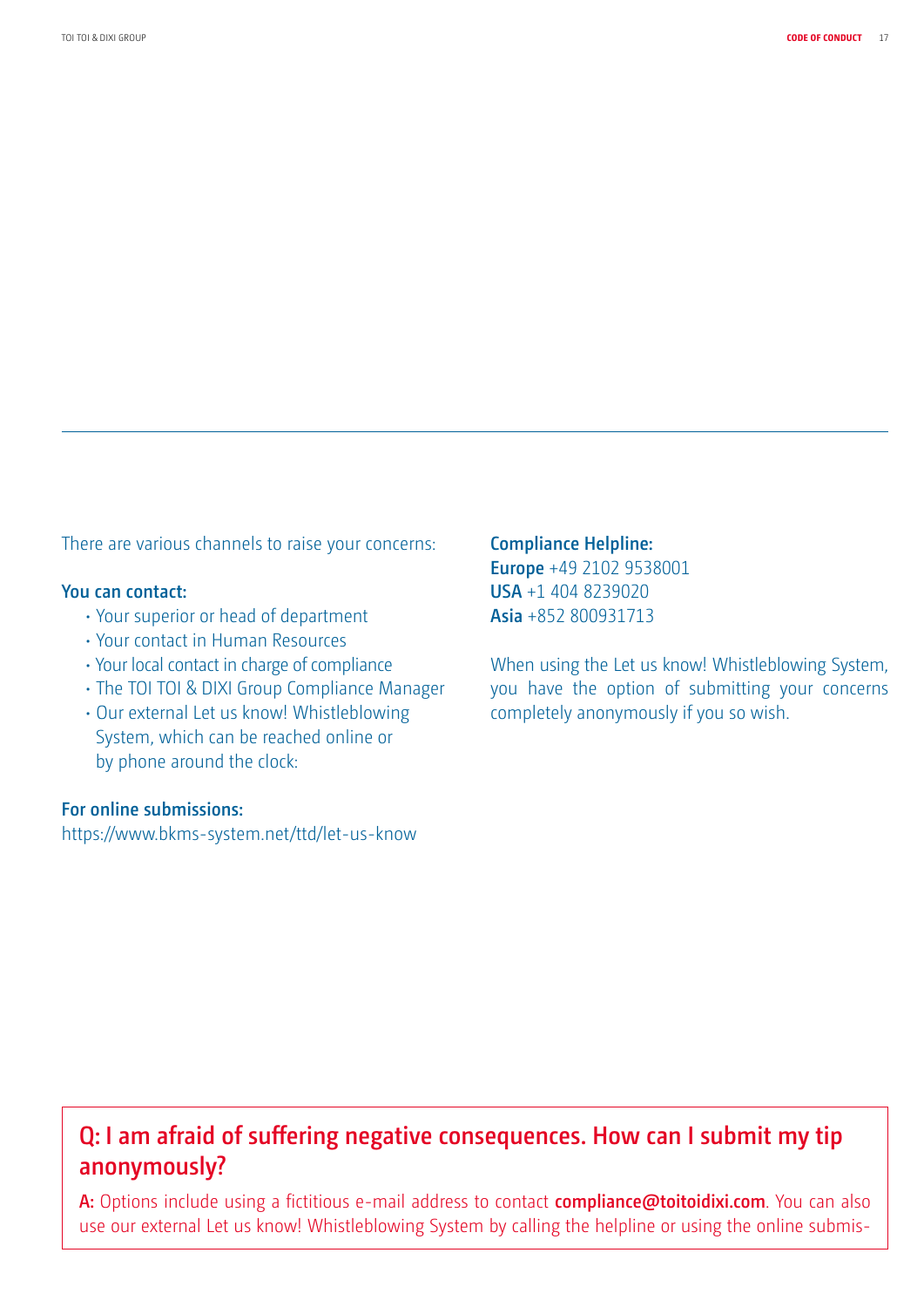

# IX.

### Points of Contact

If you have any questions about the Code of Conduct, legal requirements or specific circumstances, please contact your local contact in charge of compliance, or the TOI TOI & DIXI Group Compliance Manager:

**Katja Schützeberg E-mail: katja.schuetzeberg@toitoidixi.com or compliance@toitoidixi.com Phone: +49 2102 852 128** 

#### **Q: What do I do if an issue is not addressed in the Code of Conduct?**

**A:** Needless to say, the Code of Conduct cannot address every issue or situation that arises in day-to-day business operations. If you have any questions, please contact your superior, your local contact in charge of compliance or the TOI TOI & DIXI Group Compliance Manager.